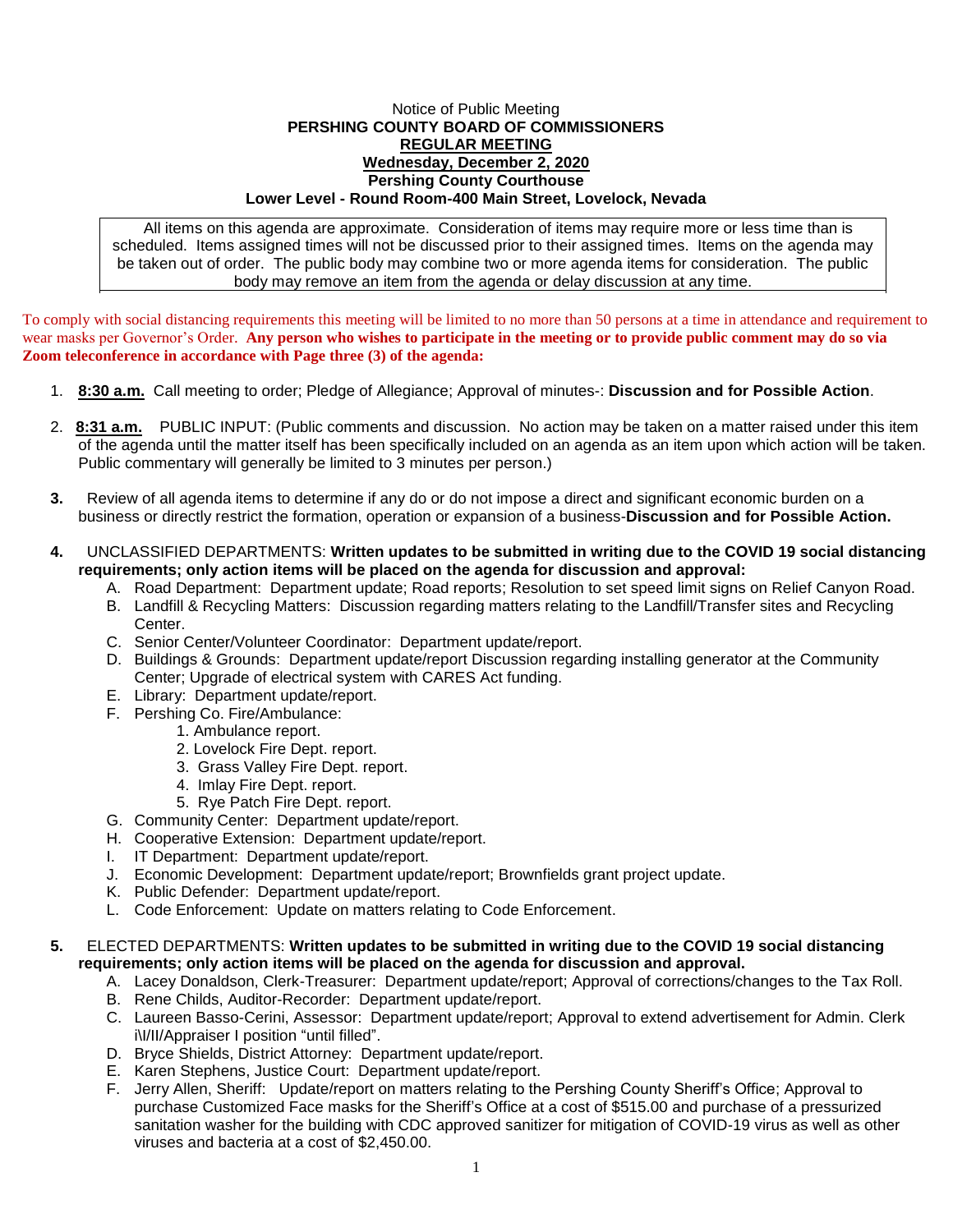- 6. Update on progress of site location, design, funding, amenities and construction of future Law Enforcement Center; Discussion regarding moving Justice Court to new Law Enforcement Center and other office space available- **Discussion and for Possible Action**.
- 7. Proclamations and Awards: **Discussion and for Possible Action** (The Pershing County Board of Commissioners may make a Proclamation or present a service or other award on behalf of the County) **Years of Service Certificate/Pin**-Myron McKinney (5 Years).
- 8. Derby Field Airport: Update on matters relating to the Derby Field Airport.
- **9.** Approval of Memorandum of Understanding (MOU) between State of Nevada Office of the Labor Commissioner and Pubic/Awarding Body-Pershing County relating to laws and regulations governing Public Works Projects and the payment of the Prevailing Wage pursuant to NRS 338.010 – **Discussion and for Possible Action**.
- 10. **10:00 a.m.** PLANNING & BUILDING DEPARTMENT/IMLAY WATER SYSTEM MATTERS: Update on matters relating to the department-**Discussion and for Possible Action**.
- 11. CARES FUNDING: Update/Approval of expenditures; Update from Emergency Management relating to the COVID-19; **Discussion and for Possible Action.**
- 12. Litigation Meeting.
- 13. Report from Legal Counsel.
- 14. Report from Administrative Assistant/HR Rep.-County Commissioner's Office.
- 15. Items for future agendas-**Discussion and for Possible Action.**
- 16. Correspondence.
- 17. Matters of the Board for Discussion.

Board Member reports. Board Liaison reports. (Nevada Works, Safety, Hospital Board, Emergency Management, Cemetery, Recreation Board, WNDD, Pe. Co. Economic Dev./, Community Center, Airport Advisory Board; Museum Advisory Board, Library Board, Senior Center Advisory Board, Central Nevada Water Authority, Planning Board, Broadband Advisory Board, 911 Committee, Solid Waste Management Recycling Advisory Board, Pe. Co. Volunteer Advisory Board, T. V. Board, Frontier Coalition, Humboldt River Water Basin Authority.)

- 18. PUBLIC INPUT: (Public comments and discussion. No action may be taken on a matter raised under this item of the agenda until the matter itself has been specifically included on an agenda as an item upon which action will be taken. Public commentary will generally be limited to 3 minutes per person.)
- 19. Approval of Vouchers- **Discussion and for Possible Action**.
	- **NOTICE:** The County Commission may by law receive information from legal counsel regarding potential or existing litigation involving a matter over which the County Commission has supervision, control, jurisdiction or advisory power, and such gathering does not constitute a meeting of the County Commission pursuant to Nevada Revised Statutes **241.015.**